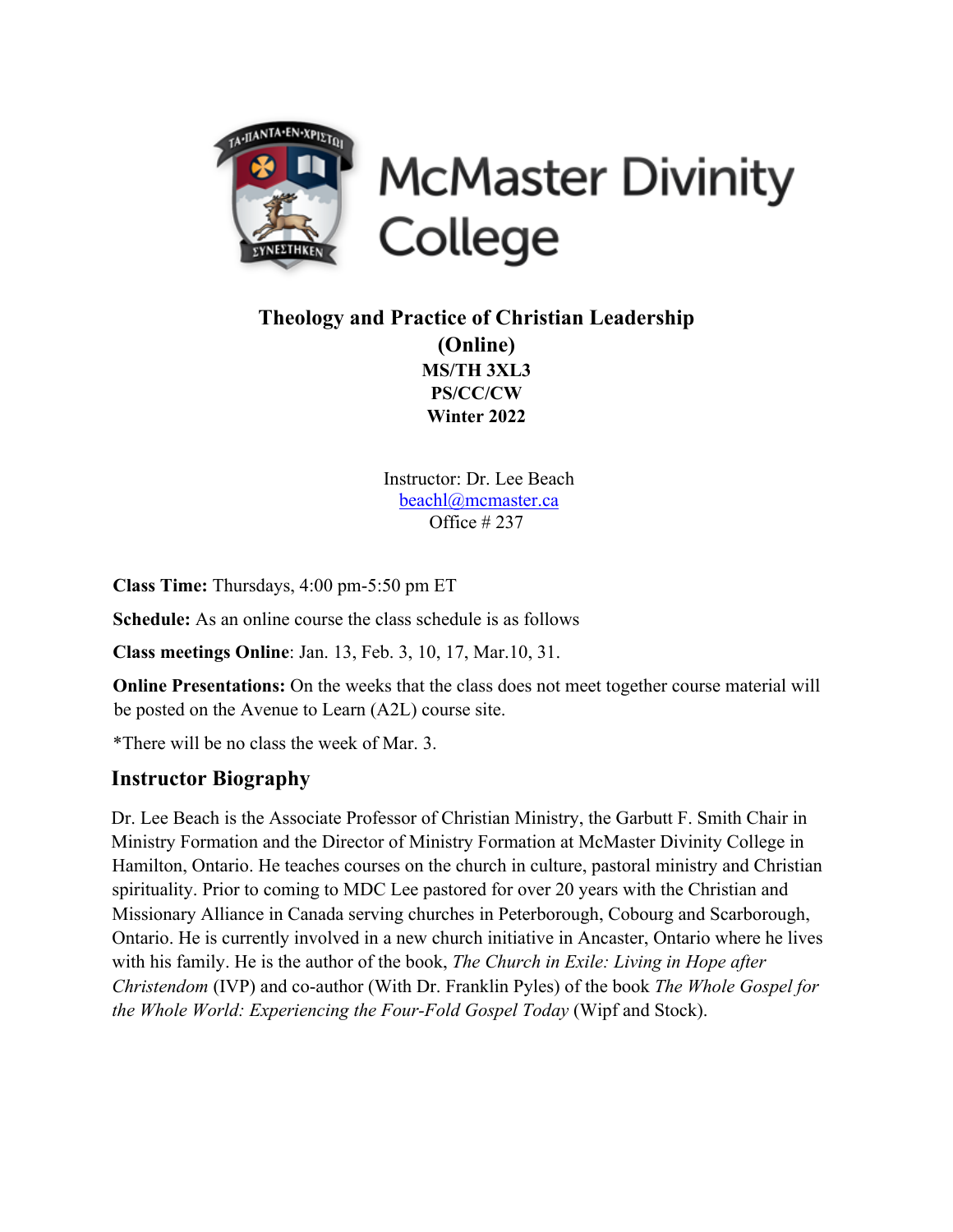## **Course Description**

This course is an introduction to the theology, philosophy and practice of Christian leadership in the 21<sup>st</sup> century. The course is meant to help students understand leadership as a concept as well as gain perspective on key developmental issues related to their own leadership lives. The course will examine a number of theories of contemporary leadership and especially focus on the challenges of Christian leadership in today's North American culture as well as consider appropriate strategies for leadership that address these challenges.

As an online course we will be using a course shell provided by McMaster University's Avenue to Learn (A2L) as well as other online technology (Zoom). Information about accessing and using these sites will be provided prior to the beginning of the course and as needed. If you have questions about the technological aspects of the course or have any problems with the technology, please contact the instructor. I will do my best to help and if I am not able to answer your questions I will work with our IT support team to get an answer for you as soon as possible.

## **Learning Goals:**

#### **Knowing:**

1. As a result of this course students will understand foundational scriptural and theological principles for leadership in the church in contemporary culture.

2. As a result of this course students will have gained knowledge on a wide range of approaches to leadership in contemporary leadership theory.

3. As a result of this course students will become conversant with some of the particular challenges to Christian leadership in this particular historical moment in North American history and begin to identify ways to address them.

#### **Being:**

1. Students will grow in their confidence to lead in their own unique, God given style of leadership.

#### **Doing**:

1. Students will develop their own philosophy of leadership and consider how to implement this philosophy in their own leadership context.

2. Students will identify relevant strategies for personal leadership development.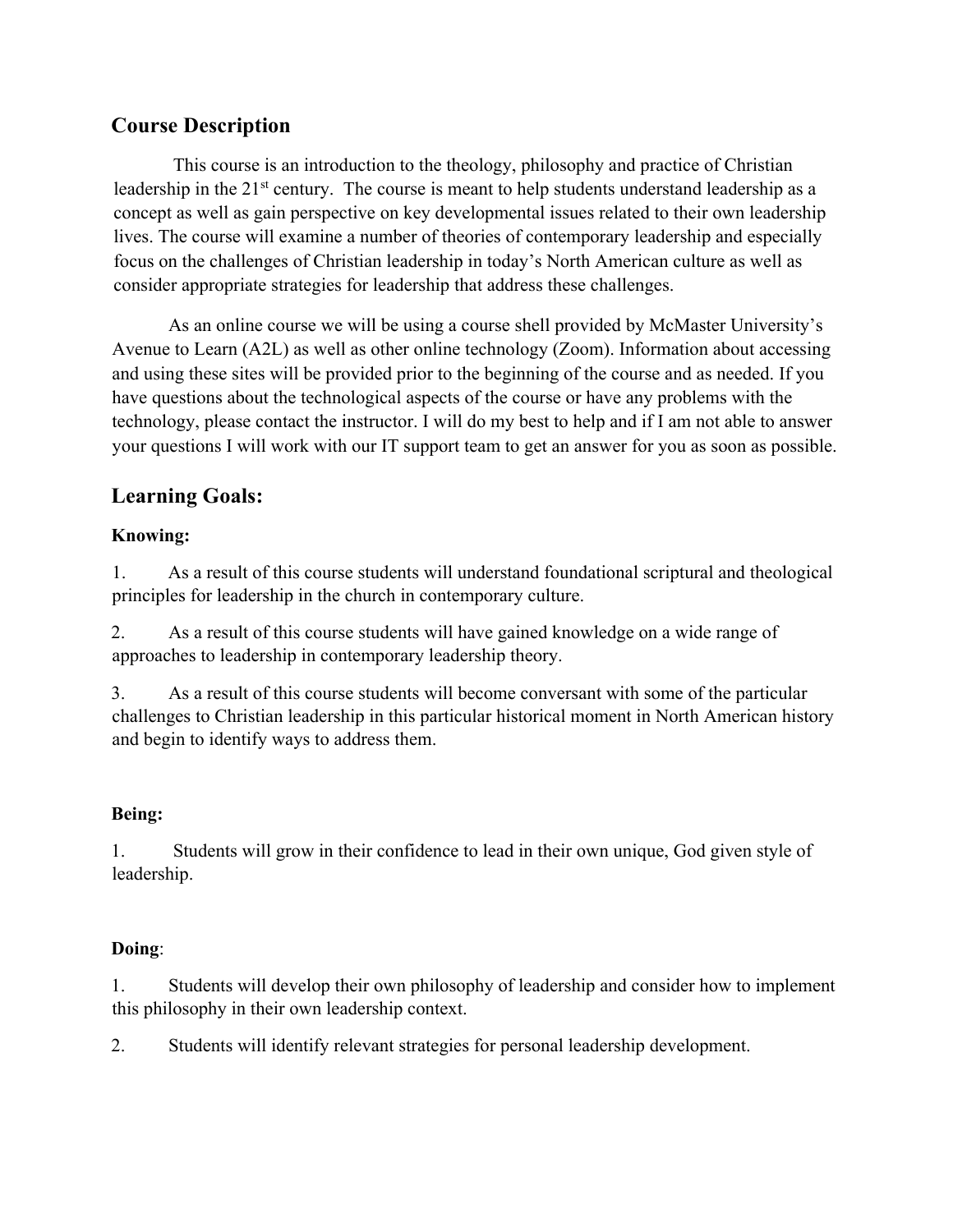#### **Working together as a learning community**

A core value of our class is that it is a "learning community," designed to be a place where each member of the community can grow through positive affirmation and constructive input. We should all come to the community as people in process, open to be deconstructed and formed through our mutual learning experience.

As a responsible member of our learning community you will be expected to commit yourself to the class throughout the semester that we are together. This means that in our class interactions you will endeavor to treat all members of our class with respect and dignity. Your presence is necessary for our community (that is our class) to function at an optimal level, therefor it is expected that each student will join the class meetings online on the Thursdays they are scheduled and that you will participate in the material that is posted on our A2L site and the discussion boards that will also appear on the A2L site. Assignments should be handed in on time and in good order as an attachment to an email sent to the professor. Assignments should be sent in on or before the due date specified in this syllabus. All assignments handed in after the due date will be subject to a penalty of 3% for each day (including weekends) that they are late.

#### **Instructor's role and availability**

As professor it is my responsibility to empower each class member as a learner by treating each student with respect and dignity. I come to position myself as a fellow learner in the community and to offer information, reflection, experience and questions for us to reflect on together. Further, it is my responsibility to give good evaluation and feedback to your thinking, both as you offer it to the class in our discussions and through written work so that your growth through this class can be maximized as a result of our collaboration.

I will do my best to answer any email enquiries within 24 hours during week days (Mon.-Fri). I do not generally answer emails Saturdays or Sunday during the day. If an email is sent later in the afternoon on a Friday it will probably not be answered until Sunday evening or Monday morning. I will do my very best to grade assignments within three weeks of submission.

I am not only available but also welcome and enjoy connections with each of you outside formal class time. If you would like to meet together via zoom please feel free to make an appointment with me for a time that works for both of us.

## **Required Reading**

- Dugan, John P. *Leadership Theory: Cultivating Critical Perspectives.* San Francisco, CA: Jossey Bass, 2017.
- Smith Gordon T. *Wisdom from Babylon: Leadership for the Church in a Secular Age.* Downers Grove, IN: Intervarsity, 2020.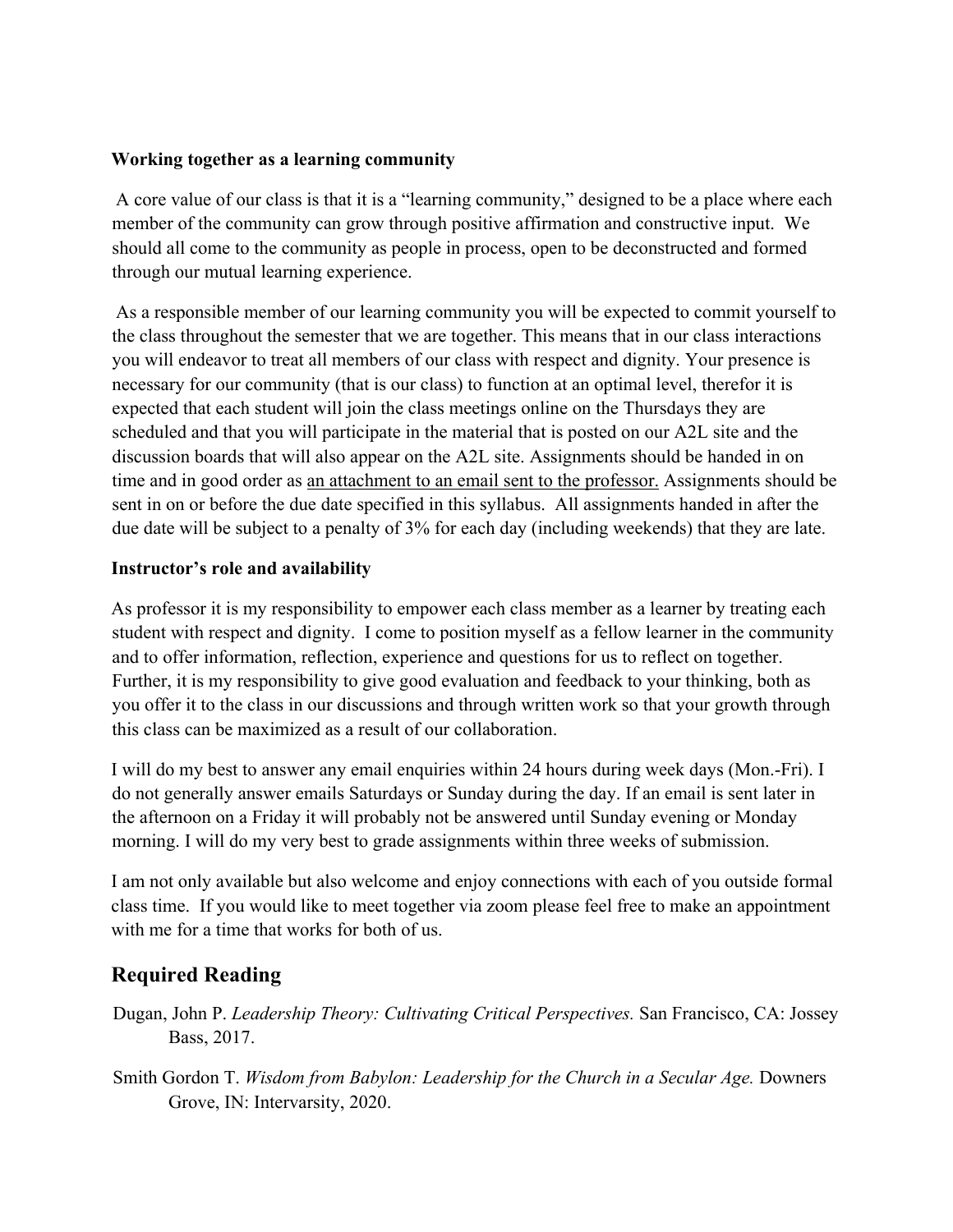Bolsinger, Tod. *Canoeing the Mountains: Christian Leadership in Uncharted Territory.*  Downers Grove, IN: Intervarsity, 2015.

#### **Assignments**

#### **1. Paper and Class Presentation: Approaches to Contemporary Leadership**

On or near the first day of class students will be assigned a contemporary approach to leadership as offered in the course text *Leadership Theory.* Students will do a study of that theory based on the course text and at least three other sources. This research will be the basis of a short paper. It will also form the basis for a short class presentation. The paper should cover the basic theory and practices behind the specific approach to leadership assigned and the presentation should reflect the same. Each presentation will be followed by class discussion where the presenter should be prepared to answer questions and give input to class comments. A presentation schedule will be finalized on the first week of class and presentations will take place (online) over the weeks of Feb. 3, 10, 17.

**The paper should be 3-5 pages (double spaced) in length and is due Feb. 3, 2022. It will constitute 15% of the course grade. The presentation is due on the date you are scheduled to present in class and will constitute 5% of the course grade.**

#### **2. Paper and Video Presentation: The Challenge and Possibilities for Christian Leadership Today**

This paper is designed to invite reflection and research on the unique aspects of contemporary North American culture and their effect on leadership in general and Christian leadership in particular. Some guiding questions for the paper include; What are some of the specific challenges of contemporary culture that affect how a leader leads today? How do these challenges have a unique effect on Christian leadership in the church, a Christian organization or in a secular setting? (you can focus on one of these in particular if you want to, or you can do some reflection on two or three), What are some of the ways that Christian leaders need to think about the practice of leadership today in order to practice leadership effectively? The paper should address these, or these types of questions and reflect a sensitivity to cultural trends and realities that are present in todays North American culture as well as ways that Christian leaders can address these challenges in a way that is theologically rooted and practically oriented. It should draw from the course texts *Wisdom from Babylon* and *Canoeing the Mountains* as well as at least five other sources.

Accompanying the paper a short TED talk style video should also be produced and submitted on video to the course instructor. The talk should be a 10-12 minute oral summary of your paper that seeks to be both informational but also inspirational to contemporary Christian leaders.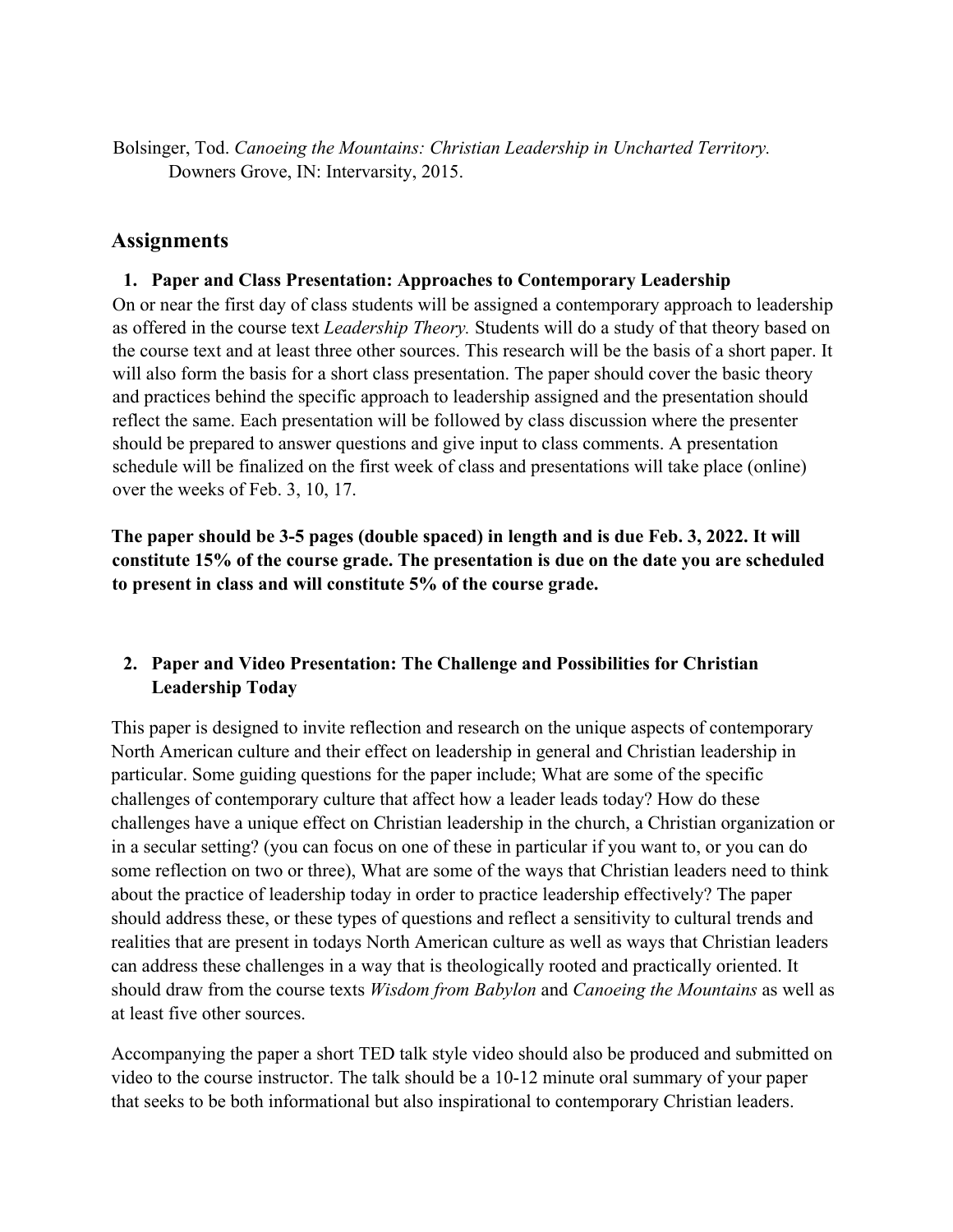Presentations should reflect a desire to communicate your ideas effectively and creatively. They will be evaluated on their content/ideas, engagement with the audience and creativity.

**Both pieces of this assignment are due Mar. 10, 2022. The paper should be 8-10 pages (double spaced) in length and will constitute 25% of the final course grade. The presentation should be 10-12 minutes in length (format and further details will be discussed in class) the presentation will constitute 10% of the course grade.** 

#### **3. Paper: My Personal Theology and Philosophy of Leadership**

This paper builds off of the previous assignment but seeks to go to the deeper foundations of Christian leadership. The paper should offer an introductory biblical and theological foundation for leadership, a personal philosophy of leadership that reflects consideration of various leadership theories and some thoughts on several key leadership practices that you believe are essential to effective leadership in the contemporary church and/or society today. The paper should demonstrate comprehension of course materials, required texts and pertinent research on the issue of leadership (All course texts should be cited as well as at least 7 other sources). Because of the page limitations for this assignment it is not expected that this paper will be a comprehensive study of Christian leadership but the grade will be based on your ability to concisely articulate a clear understanding of leadership and a beginning vision for how you see yourself practicing leadership in the future.

### **The paper is due Apr. 7, 2022 and should be approximately 10-12 pages in length (double spaced) and will constitute 35% of the course grade.**

#### **4. Participation**

As an online course an ongoing commitment to participation in the online discussion forums is absolutely essential to the ethos and overall quality of the course. Also, participation in class discussions, particularly the class presentations will factor into the grade for this aspect of the course. Thus, students will be graded on their participation based on the quality and frequency of their participation. Details for online discussion can be found in the class outline (below). Grades will be determined rubric found near the end of this syllabus.

#### **Class participation will constitute 10% of the course grade.**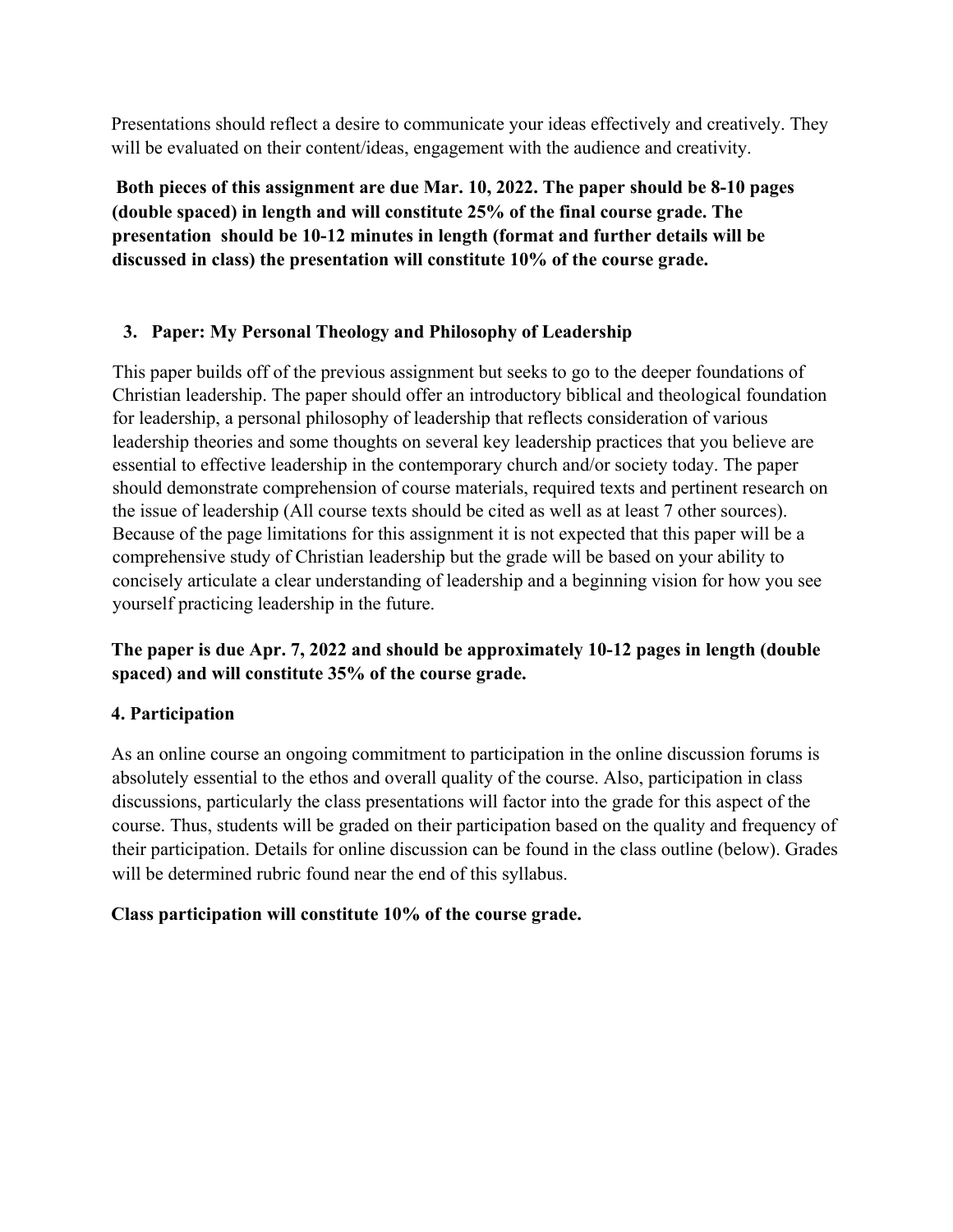#### **Course Outline \*subject to adjustment as necessary**

#### **Section One: What is Leadership? (Jan. 13, 20,27)**

Class meets together online Jan.  $13<sup>th</sup>$  for introductions and orientation to the syllabus and course requirements. Also that day an introductory lecture and discussion on the topic, What is Leadership?

The week of Jan. 17 & 24 material will be posted online that looks at an introductory theology of leadership as well as a profile in leadership; Dietrich Bonhoeffer.

The week of Jan. 24-30 an online discussion will take place on our class A2L site. A question for discussion will be posted and you will be asked to offer a 200-250 word response to the question and respond to one of your classmates responses (150 words). Posts should be made no later than Sunday Jan.30 (posts after midnight that day will not be counted toward final grade).

Student Responsibilities: Join the class meeting Jan. 13 and be prepared to briefly introduce yourself. Partake in the online material posted the week of Jan. 17 and 24. Participate in the online discussion the week of Jan. 24. Prepare your paper and presentation on the approach to contemporary leadership that you have been assigned.

#### **Section Two: Contemporary Approaches to Leadership (Feb. 3, 10, 17)**

The class will gather (online) all three weeks for student presentations based on assigned chapters from the book *Leadership Theory* (as noted in the assignment section chapters will be assigned and a schedule finalized within the first week of the course).

Student Responsibilities: Join the class gatherings. Be prepared to enter into the presentations and discussion by reading the chapters from the book *Leadership Theory* that will be presented that day. Hand in your first paper by Feb. 3 and present your chapter according to the class schedule.

#### **Section Three: The Practice of Christian Leadership in a Post-Christian Context (Feb. 24, Mar. 10, 17, 24, 31)**  $*$  no class or new material the week of Mar. 1st

Throughout this section of the course we will consider a number of key practices for Christian leadership in today's context. We will also engage ins online discussion of the course text books *Wisdom from Babylon* and *Canoeing the Mountains.* One of the online presentations will be a profile in Leadership: Dr. Martin Luther King Jr.

Student Responsibilities: Engage with the online materials posted on our A2L site the weeks of Feb. 24, Mar. 17, 24. Also join the online discussion forums posted on our A2L site on the weeks of Feb. 21 and Mar.14. Questions for discussion on the course text books *Wisdom from Babylon* (Feb 21) and *Canoeing the Mountains* (Mar. 14) will be posted. Please offer a 200-250 word response to the question no later than the Sunday of each week (posts after Sunday night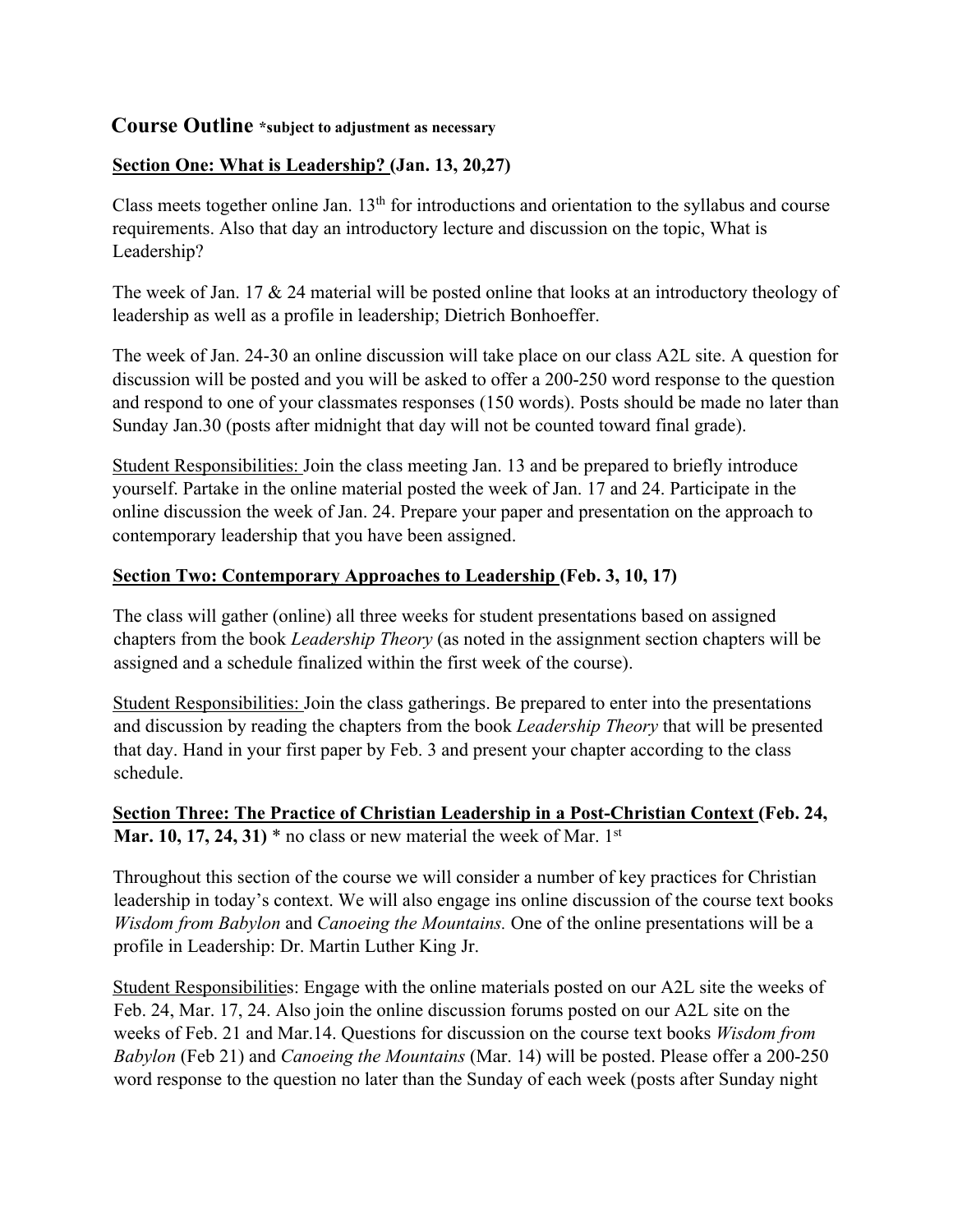will not count toward the course grade). Join our online class gatherings on Mar. 10 and 31. Hand in your second paper and video presentation on Mar.  $10<sup>th</sup>$ .

Week of Apr. 4 – Writing week. Finish writing your final paper and submit on Apr. 7.

## **Participation Rubric**

#### A-LEVEL PARTICIPATION (9-10 Points)

• The participant integrated evidence from the reading, lecture, or past experience in

supporting their argument.

• The participant consistently posted insightful comments and questions that prompted on topic discussion.

The participant consistently helped clarify or synthesize other class members' ideas. If disagreeing with other class members' ideas, the participant stated his or her disagreement or objections clearly, yet politely.

#### B-LEVEL PARTICIPATION (8 Points)

- The participant was notably lacking in one or two of the items listed for A-level participation.
- The participant consistently had to be prompted or coaxed to participate.
- The participant usually, but not always, expressed herself or himself clearly.

#### C-LEVEL PARTICIPATION (7 Points

• The participant was consistently lacking in two or more of the items listed for A-level

#### participation.

- The participant was extremely reluctant to participate, even when prompted.
- The participant rarely expressed himself or herself clearly.

#### D-LEVEL PARTICIPATION (6 Points)

The participant frequently attempted (success is irrelevant) to draw the discussion offtopic, even if the participant's participation otherwise conforms to a higher level on the rubric

#### F-LEVEL PARTICIPATION (0-5 Points)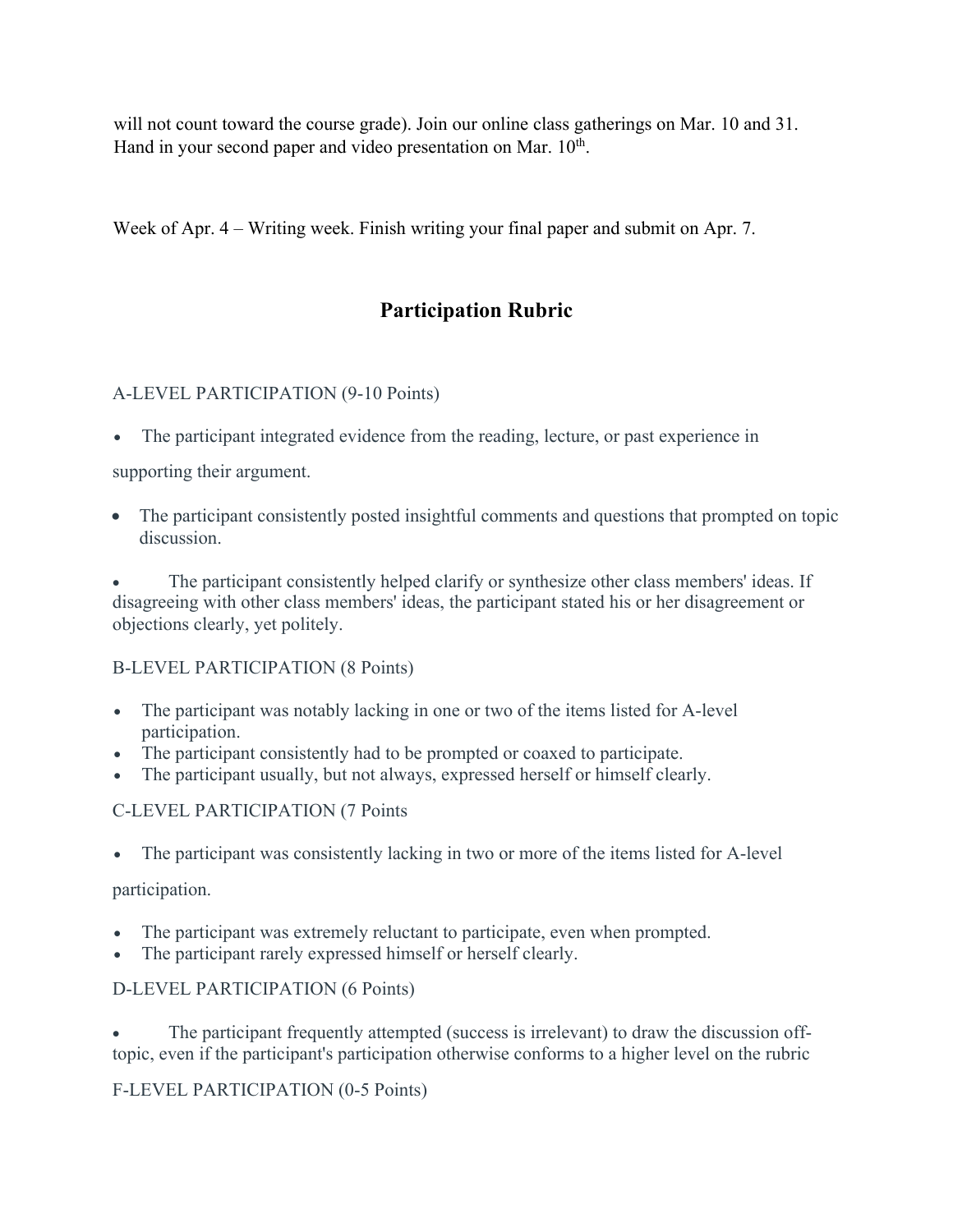• The participant was rude or abusive to other course participants.

The participant consistently failed or refused to participate at all, even when specifically prompted or questioned, even if the participant's participation otherwise conforms to a higher level on the rubric.

#### **Additional notes:**

#### A. Textbook Purchase

All required textbooks for this class are available from the College's book service, READ On Bookstore you may contact READ On Bookstore, at books@readon.ca. Other book services may also carry the texts.

#### B. Academic Honesty

Academic dishonesty is a serious offence that may take any number of forms, including plagiarism, the submission of work that is not one's own or for which previous credit has been obtained, and/or unauthorized collaboration with other students. Academic dishonesty can result in severe consequences, e.g., failure of the assignment, failure of the course, a notation on one's academic transcript, and/or suspension or expulsion from the College. Students are responsible for understanding what constitutes academic dishonesty. Please refer to the Divinity College Statement on Academic Honesty ~ https://mcmasterdivinity.ca/rules-regulations/

#### C. Gender Inclusive Language

McMaster Divinity College uses inclusive language for human beings in worship services, student written materials, and all its publications. It is expected that inclusive language will be used in chapel services and all MDC assignments. In reference to biblical texts, the integrity of the original expressions and the names of God should be respected, but you will need to use gender-inclusive language for humans, and you will need to quote from a gender-inclusive version such as the following: NRSV (1989), NCV (1991), TEV/GNB/GNT (1992), CEV (1995), NLT (1996), TNIV (2005), and the Common English Bible (CEB 2011).

#### D. Style

All stylistic considerations (including but not limited to questions of formatting, footnotes, and bibliographic references) must conform to the McMaster Divinity College Style Guidelines for Essays and Theses: https://mcmasterdivinity.ca/resources-forms/mdc-style-guide/ Failure to observe appropriate form will result in grade reductions.

#### Disclaimer

This syllabus is the property of the instructor and is prepared with currently available information. The instructor reserves the right to make changes and revisions up to and including the first day of class.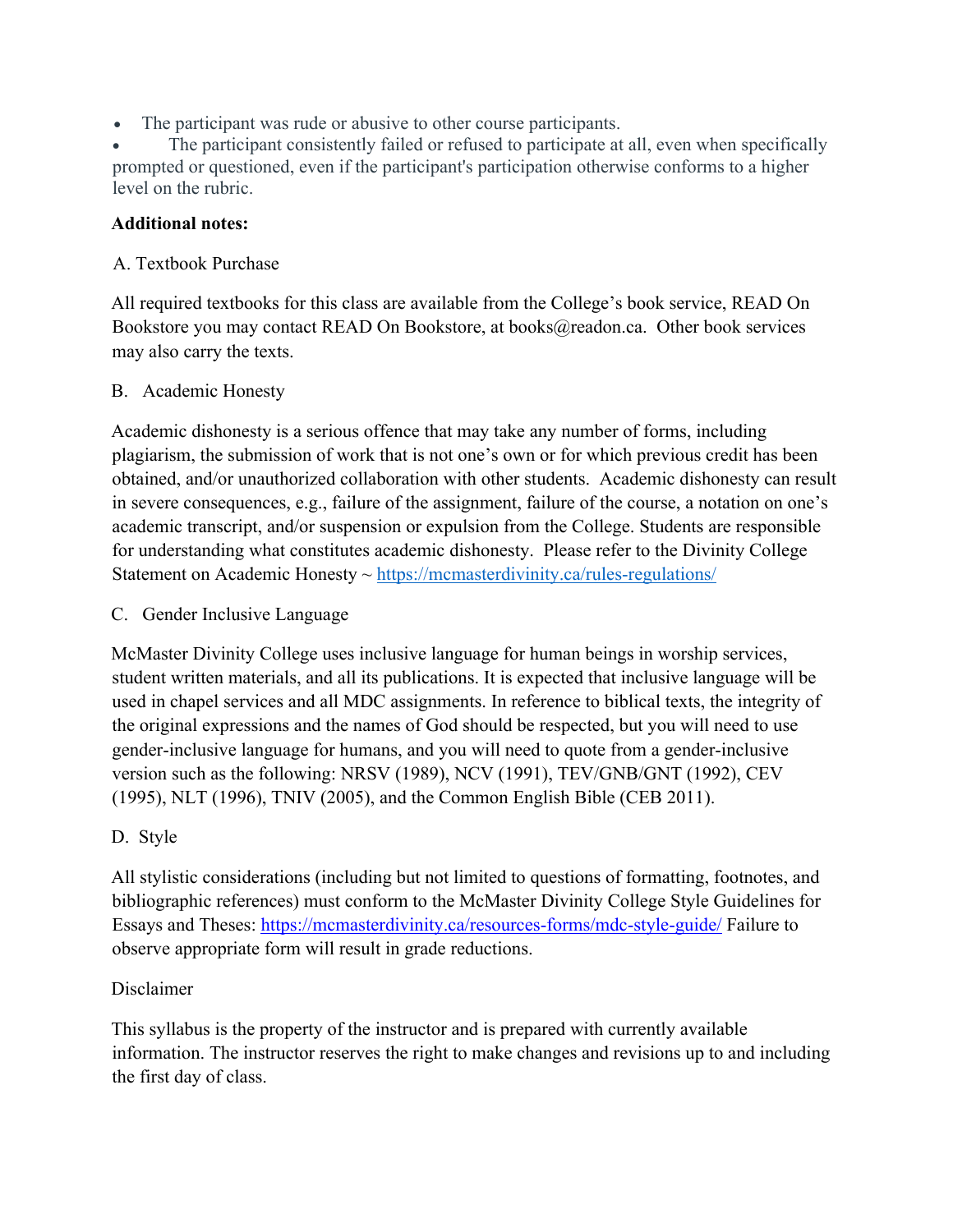#### **Introductory Bibliography**

- Banks, R and B. Ledbetter. *Reviewing Leadership: A Christian Evaluation of Current Approaches*. Grand Rapids: Baker Books, 2004.
- Barton, Ruth. *Strengthening the Soul of Your Leadership*. Downers Grove: InterVarsity Press, 2008.
- Beach, Nancy. *Gifted to Lead: the Art of Leading as a Women in the Church*. Grand Rapids: Zondervan, 2008.
- Bell, Skip (editor). *Servants and Friends: A Biblical Theology of Leadership*, Berrien Springs, MI: Andrews University Press, 2014.
- Branson, Mark Lau and Juan F. Martinez. *Churches, Cultures and Leadership: A Practical Theology of Congregations and Ethnicities*. Illinois: InterVarsity Press, 2011.
- Clinton, Robert J. *The Making of a Christian Leader: Recognizing the Lesson sand stages of Leadership Development*. Colorado Springs: NavPress, 1988.
- Collins, Jim. *Good to Great*. San Francisco: HarperCollins, 2001.
- DePree, Max. *Leadership is an Art.* New York: Dell, 1989.
- Friedman, Edwin H. *A Failure of Nerve: Leadership in the Age of the Quick Fix.* New York: Seabury, 2007.
- Greenleaf, Robert. *Servant Leadership: A Journey into the Nature of Legitimate Power & Greatness (25th Anniversary Edition).* Mahwah, NJ: Paulist, 2002.
- Jacobson, Eric O., ed., *The Three Tasks of Leadership: Worldly Wisdom for Pastoral Leaders.*  Grand Rapids: Eerdmans, 2009.
- Keel, Tim. *Intuitive Leadership: Embracing a Paradigm of Narrative, Metaphor, and Chaos*. Grand Rapids: Baker Books, 2007.
- Nouwen, Henri J. M. *In the Name of Jesus: Reflections on Christian Leadership*. New York: Crossroad, 1989.